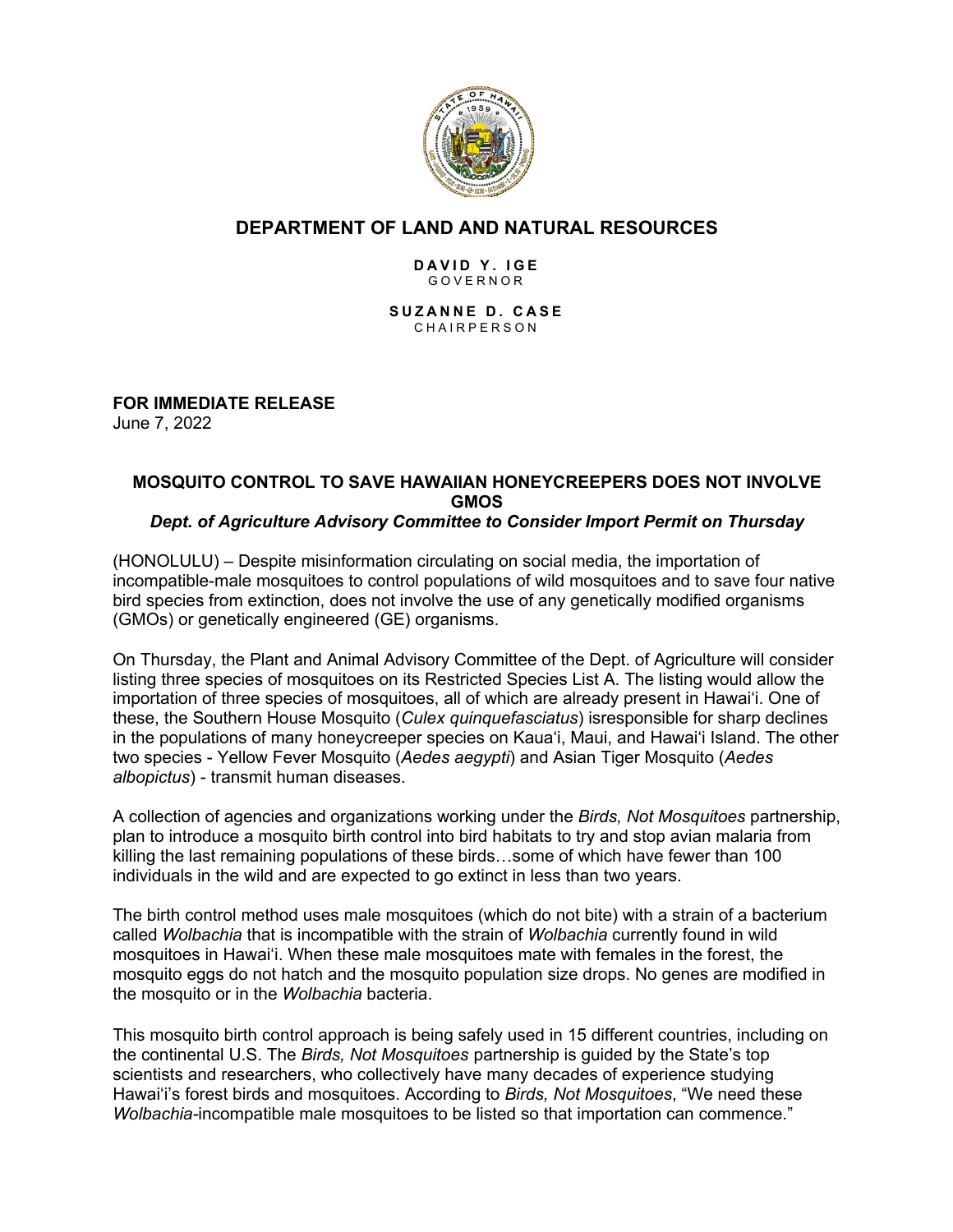Landscape-scale control of disease-carrying mosquitoes is considered the most urgent conservation issue in Hawai'i.

A recent U.S. Department of Interior report estimated 'akikiki on Kaua'i are likely to go extinct in 2023, and the ʻākohekohe, kiwikiu, and ʻakekeʻe, soon after that. Information from the *Birds, Not Mosquitoes* group notes, "The extinction of the Hawaiian honeycreepers is being driven by exposure to avian diseases transmitted by non-native mosquitoes. Climate change is allowing non-native, disease-carrying mosquitoes to invade higher elevation forests, which was previously the last disease-free habitat where the honeycreepers were safe."

The facts:

- The Culex/Wolbachia process is not genetic modification or genetic engineering
- The *Culex* species involved is already in Hawai'i
- The *Wolbachia* bacteria being implanted already occurs in Hawai'i
- The only change is the strain of *Wolbachia* being implanted currently occurs in another mosquito genus (*Aedes*).
- The different *Wolbachia* strains in *Culex* will make the male and female mosquitos produce infertile eggs.

DLNR Chair Suzanne Case said, "It's disappointing that some people are misinforming others by saying this is using GMOs or GEs. These are not genetically modified or engineered organisms. The proposed technique does not modify the genes of mosquitoes or *Wolbachia*. It is similar process to taking anti-biotics, then eating pro-biotics, to replace the existing community of bacteria with a different community within your stomach."

All three of the mosquitoes are known to carry human diseases in Hawai'i. Listing the species will enable the Department of Health to utilize this tool to reduce populations of mosquitoes of health concern in a safe, targeted manner, without the use of chemical insecticides.

The BNM partnership is asking people to send supportive testimony for listing the three species of mosquitoes no later than 4 p.m. tomorrow (Wed., June 8, 2022).

How to submit testimony: Send to: Mr. Jonathan Ho, Inspection and Compliance Section Chief Email: Jonathan.K.Ho@hawaii.gov Fax: (808) 832-0582 Mail: 1849 Auiki Street, Honolulu, Hawaii 96819

Please include "Hawai'i Plant and Animal Advisory Committee on Proposal to Add Three Mosquito Species to List of Restricted Animals" in the subject line.

# # #

#### **RESOURCES**

(All images/video courtesy: DLNR)

HD video – University of Hawaii Mosquito Lab ( Feb. 22, 2017): https://vimeo.com/205268213

Photographs – University of Hawaii Mosquito Lab ( Feb. 22, 2017): https://www.dropbox.com/sh/jk9agu3c06vcfrw/AADbGZAs4haT2DgzsyoS\_4gca?dl=0